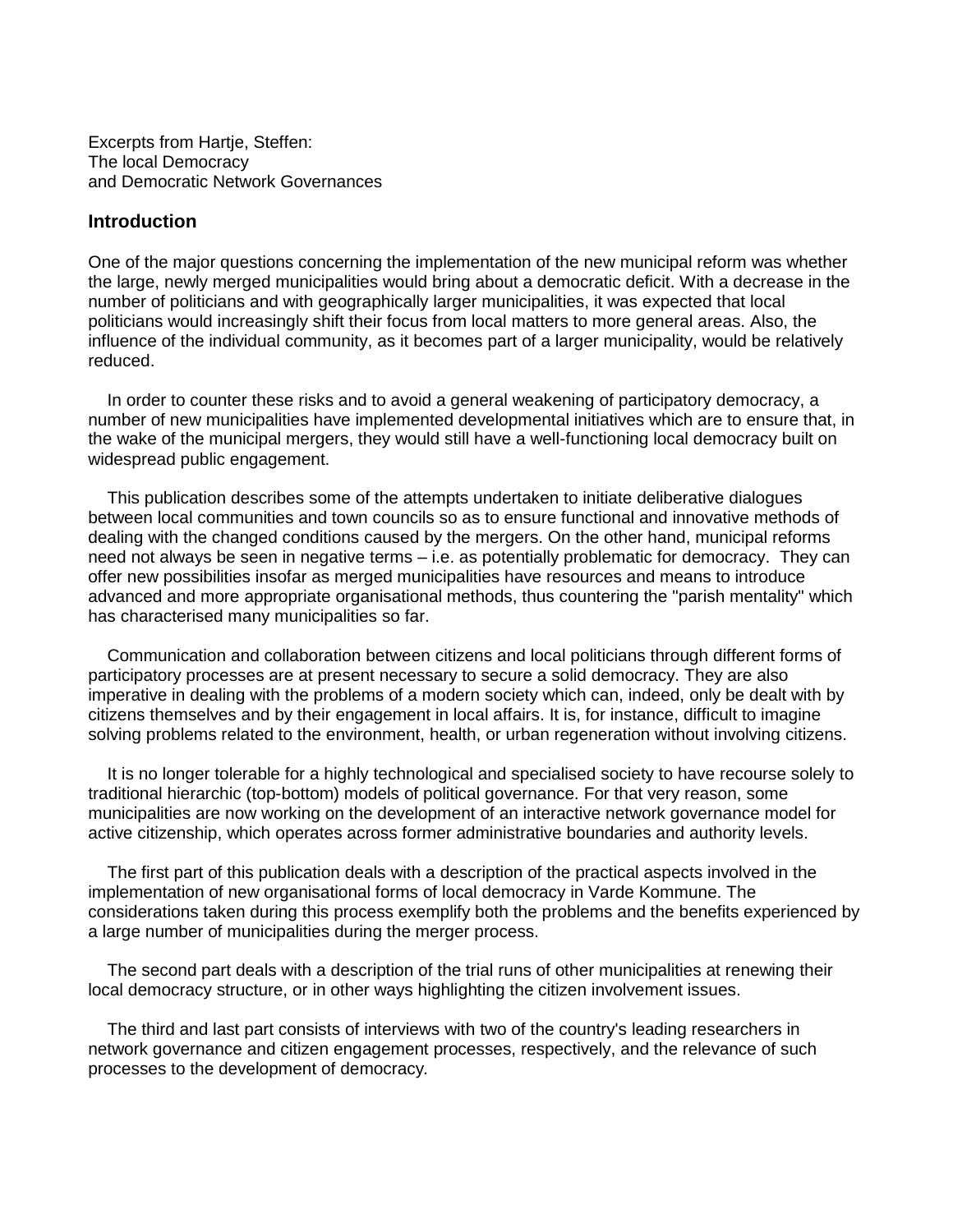# *Steffen Hartje - May 2008, Aarhus* **CHAPTER 1**

## **The Development Council in** *Varde Kommune*

The developmental work in *Varde Kommune* had already started before the completion of the municipal reform in *Blaabjerg Kommune*. Blaabjerg was until then a small West Jutland municipality in the former Ribe District with 6.500 inhabitants. During the summer, the number of inhabitants multiplies due to its popularity among tourists who flock to the area close to the North Sea, with its many summer houses and natural beauty. Income from the tourist trade and from large agricultural areas were essential sources of income for the local authorities in a municipality which was otherwise considered to be geographically marginal, with a negative population development, low taxation, and somewhat unattractive to businessmen.

These were all factors indicating a need for new initiatives which could counter the adverse development of this municipality.

Seen from a more positive perspective, this municipality had a long tradition of widespread local democracy in its villages, and it controlled many local networks which helped to build up and develop local communities. In addition, local authorities were well supplied with a fast broadband network contributing to new developmental potentials for industrial/commercial growth as well as for that of active co-citizenship.

The most important goal for the project was to establish a forum which might support the democracy development and the development of an active co-citizenship, while simultaneously acting as a catalyst for local engagement and development.

The inspiration for this forum were the village councils - established in many of the municipalities controlling large rural district areas - which, among other things, acted as a communication network between the municipal council and the inhabitants of the rural districts. Besides, the aim of this project was to make use of all the possibilities offered by new information technology for communication purposes between the citizens themselves and politicians.

The new forum contributes towards:

- 1 the co-ordination and exchange of experience between associations and unions in villages and rural districts, the strengthening of local union life and cultural work in rural districts
- 2 the participation of agricultural representation in the process of structural adaptation
- 3 well-grounded tourist activities in villages and rural areas
- 4 traffic infrastructure in the countryside
- 5 the promotion of business development in rural districts
- 6 the proper functioning of private and public services in rural areas
- 7 the strengthening of neighbour care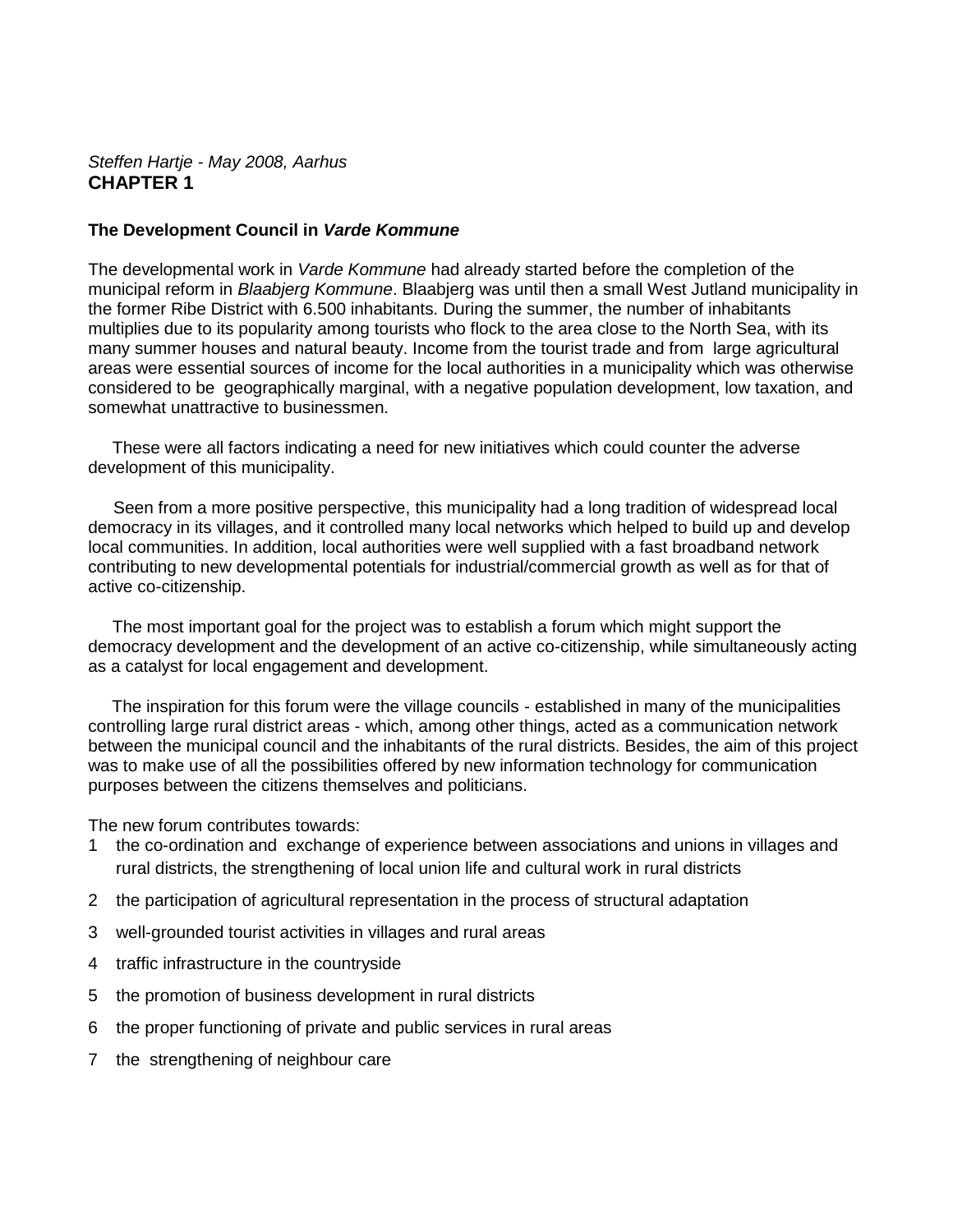8 the improvement of co-existence and living conditions in villages

Thus, developmental work had a twofold vision of its objectives, firstly, to strengthen democracy development and, consequently, to encourage a public engagement towards the municipality and its local authority.

By re-energizing local democracy - often marked by activities contributing towards shared values and cultural contents - the attempt was to try and stimulate public engagement and the people's desire to participate in municipal development. Moreover, the forum was to contribute to the development of a new interplay between the municipal council and local interests, including the improvement of political administration, governance and connection to the local areas in the individual villages and communities. **<sup>2</sup>**

*Blaabjerg Kommune's* rural district policy was to constitute an important guideline for the new forum.

#### PARTNERSHIP WITH *SYDVEST ENERGI*, DANISH BROADBAND AND DANISH AGRICULTURE

One of the aims of the project, while still in its preparatory phase, was that the new local democracy model should be adaptable not only in *Blaabjerg Kommune*, but also in the much larger *Ny Varde Kommune*, eventually becoming a source of inspiration to other municipalities in the process of municipal reform.

In order to ensure the project's impact on both regional and national levels, *Sydvest Energi*, Danish Broadband and Danish Agriculture were invited to participate in the project's administrative committee.

 There already existed a partnership and co-operation agreement between *Sydvest Energi* and *Blaabjerg Kommune* in connection with the dissemination of light-conductor cables in the area, which meant that *Blaabjerg* was one of the leading municipalities to offer its citizens a fast internet access. Logically, the new IT technology became an important element in the local democracy development – namely, as a new communication possibility between communities and between citizens and local politicians.

Danish Broadband, which is one of the largest purveyors of broadband services in the country, was interested in developing new types of internet based services, including new forms of communication possibilities between citizens and IT-supported teaching. The company was, in fact, interested in a project which focused on the development of local and municipal networks with local democracy as central theme.

Danish Agriculture was another relevant partner for a project which was to strengthen local democracy in sparsely populated agricultural areas. One of the most important objectives for Danish Agriculture was to ensure that businesses would continue to flourish in rural areas. This development can be brought about by stimulating and building up a dynamic interaction between residents of rural areas. It was of great interest to Danish Agriculture that the development of a democracy model would take into account rural areas in connection with the implementation of a municipal reform, as it otherwise feared that the particular interests of agriculture might be overlooked by the newly merged and much larger municipalities.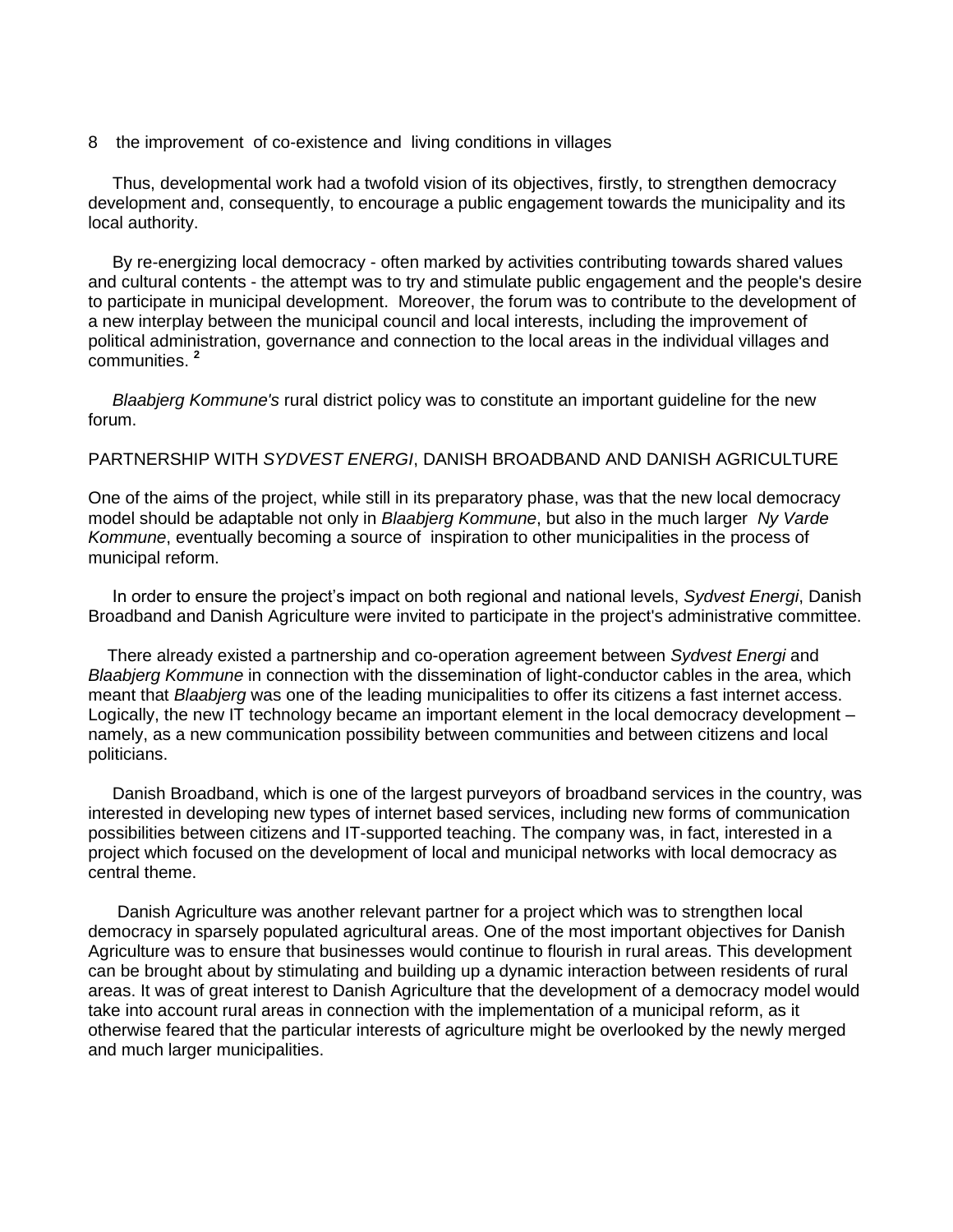#### **'Local Supermarket' Democracy**

*Blaabjerg Kommune* had, as many other Danish municipalities, a very active and varied union life, supported by a dynamic voluntary work force. In most local areas there existed an active parish which contributed towards a sound co-ordinating effort.

Also, dialogue between citizens and politicians functioned well. The so-called "gap" between citizens and politicians or civil servants was not enormous. On the contrary, if a problem needed to be presented to the political system, it was quite easy to contact and keep in touch with the mayor and other municipal civil servants. *Blaabjerg Kommune* was therefore a good example of a democratic practice which is characterised as, so to speak, a 'local supermarket' democracy. It can be defined, for instance, as a form of democracy typically practised in small municipalities where people often meet local politicians and other important decision-makers at the cold counter of their supermarkets while considering options for their evening meal. Consequently, a 'local supermarket' democracy gives people the possibility of informal and non-bureaucratic ways of communicating with politicians.

Close contact between citizens and politicians has a number of advantages: people can receive almost immediate feedback to some of their problems and queries while politicians gain insight into the nature of the problems stirring in the local community. This ease of communication helps both citizens and the local authorities maintain a constructive on-going dialogue.

The close social contact between citizens and politicians in small municipalities is usually also reflected in the number of personal votes during municipal elections. A study shows that the smaller the municipality, the higher the personal votes. In 2001, personal votes accounted for 86,8% of votes in municipalities with less than 5.000 inhabitants, and 81% in municipalities with between 5.000 and 9.999 inhabitants. To contrast, personal votes made up only 62,8% of votes in municipalities with over 100.000 inhabitants. **<sup>3</sup>**

Local Supermarket democracy can, however, have its disadvantages. It may be difficult for politicians to make unpopular decisions as they can be met by angry reactions during their daily encounters with the people. There may also be a risk of politicians becoming too personally involved in individual cases, ignoring problems at a more general level.

#### **Which organisational possibilities were to be used for local democracy?**

The original plan for the developmental work was that the new local forums were to be established as village councils, but before starting on the work it was decided to examine whether there existed other organisational forms for local democracy which would better fit the goals as formulated in the project description. This resulted in further close studies in order to ensure the most suitable organisational form.

The major reason for the existing organisation of local democracy has been the decentralisation policy which has marked Danish society since the passing of the earlier municipal reform in 1970. The decentralisation policy was, among other things, to contribute to the renewal of the public sector and to help solve the rapid growth of public tasks so as to ensure that the larger municipalities – as a result of the reform – were able to take on more responsibilities.

It was already feared, as early as 1970 after the municipal reform, that the new and large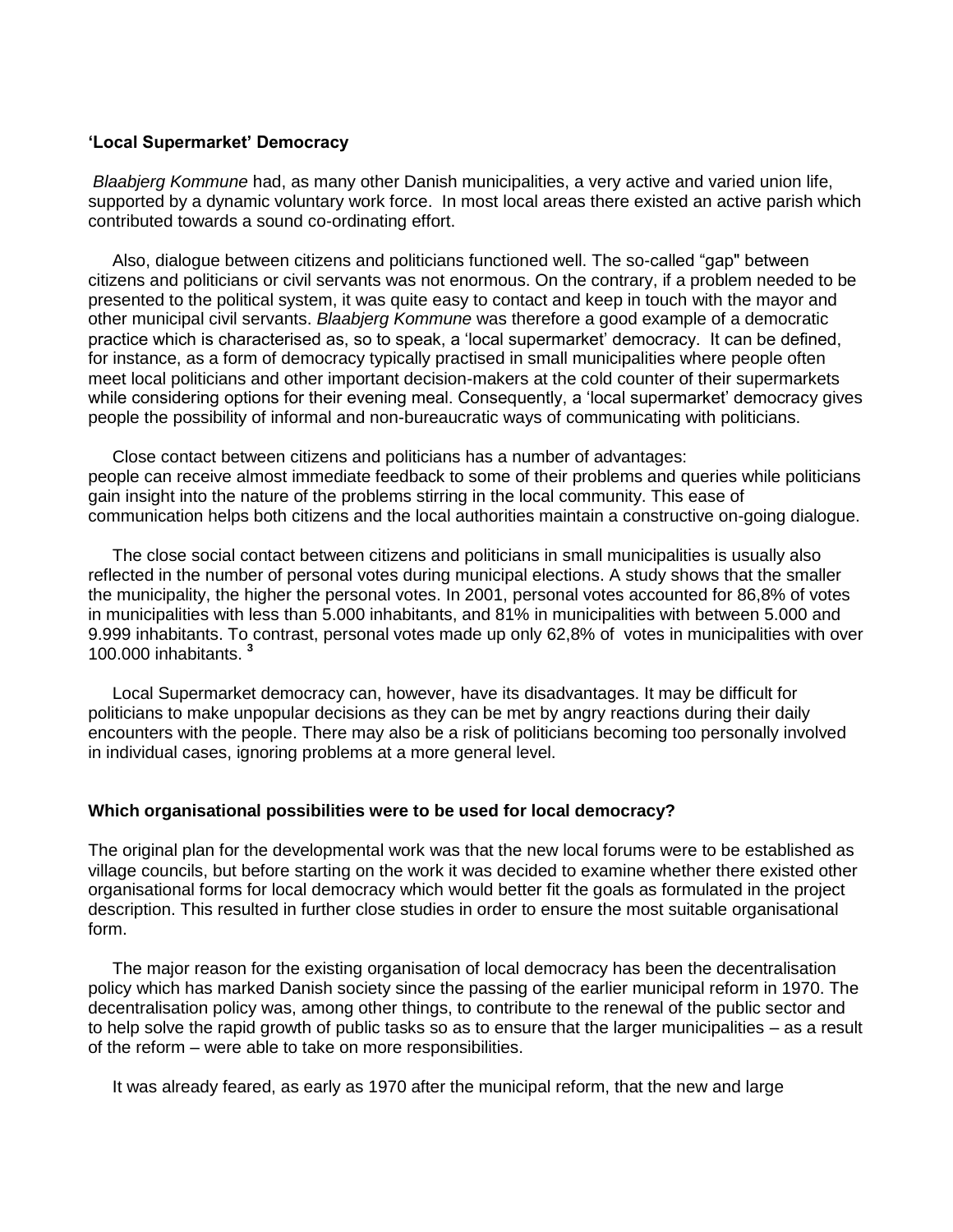municipalities - 1400 parishes were reduced to 275 municipalities - would result in a democratic deficit. Consequently, in order to counteract this tendency, the idea of establishing local councils was developed. These were concentrated around main cities such as Copenhagen, Aarhus, Odense, Aalborg, etc., where the risk of a growing gap between local politicians and citizens was most likely.

 In Copenhagen one went as far as establishing a number of local - or perhaps a better name would be *neighbourhood* - councils. These councils were defined as elected organs which were empowered by the town council, and commissioned to act for a geographically limited area of the local community. For instance, the first neighbourhood councils had as goal to secure citizen engagement in the political decision making processes through a formalised competence lay-out.

 However, the experiment in Copenhagen was not a success because of insufficient political backing and gradually the neighbourhood council debate died out. It was, however, picked up later, and there have been since then further attempts to set up this type of neighbourhood council.

### LOCAL COMMITTEES WITH FORMAL COMPETENCE

With reference to §65 of the municipal statute, it is possible for the municipalities today to set up local committees which are given independent authority in a number of closely defined areas. The set up of the committee is to be decided by the municipal council and need not be representative although it often is. Moreover, such a committee, with reference to §17, point 4 of the statute, can set up a special committee under the municipal council which can, among other things, act as go-between with local politicians.

A local democracy model consisting of formally reduced local committees in accordance with the statute would have the advantage of being an independent authority, but at the same time there may be the disadvantage, that it can very easily become too heavy a bureaucratic system, unlike the usually more ad hoc forms of citizen involvement or participation. It may very well be the reason for the unpopularity of this proposal amongst municipalities. This proposal was actually also rejected by *Blaaberg/Varde Kommune*, who preferred a more flexible model built on voluntary interaction between the local union life, the local institutions and the private sector.

### NEIGHBOURHOOD COUNCILS AND JOINT COUNCILS WITHOUT FORMAL AUTHORITY

Instead of giving local committees or neighbourhood councils formal authority in accordance with the statute, contact and communication between town councils and communities could be built upon resources and networks already existing within the communities.

In most municipalities it is the people themselves who take initiatives to form organisations in an attempt to promote their influence on the town council. By whatever name, be it neighbourhood council or joint council, these organisations are built on a voluntary work force. Typically, their members are local union enthusiasts devoted to a cause or other, their ultimate objective being a local area rich in public institutions, healthy environment and efficient infrastructure.

Contrary to local committees with formal authority, it is obvious that the committee members of neighbourhood councils are representative, elected specifically for the local area that they represent. They are mainly engaged citizens who participate in a number of local matters. Typically, they are active association members. They may participate as individuals if they so wish, without representing others – if conventions otherwise allow it. Citizens participating in local councils should take into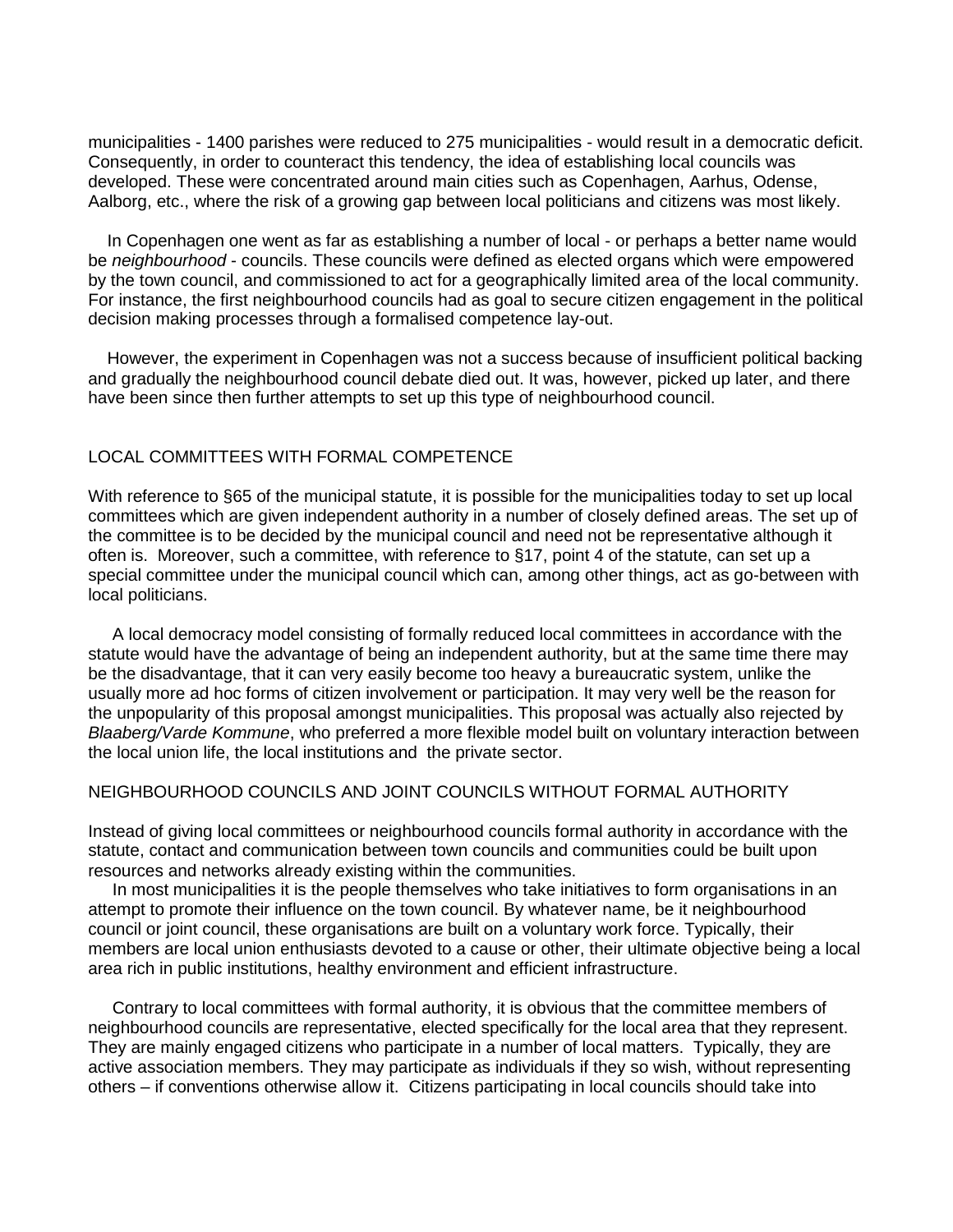account the fact that committee members of the local council are not necessarily representative of the community's point of view in concrete cases.

# JOINT COUNCILS

There are several organisations established by citizens along the same lines as neighbourhood councils, but have other names. In Aarhus Kommune, for instance, associations have established joint councils. These councils represent a union of associations in a number of communities as well as in parts of Aarhus City itself. Having started in a few local areas, the idea of establishing joint councils has now spread to a growing number of areas in an attempt to promote citizen engagement.

The joint councils are built up as associations with conventions, and they carry out, among other things, the following tasks:

- 1 To create an overview of and provide information on the different activities offered in local areas
- 2 To be sympathetic towards the needs of citizens for new activities and to offer suggestions
- 3 To help local associations in presenting cases to the municipality's judicial system

The problem with building up a local democracy on a neighbourhood council model or other similar organ is that one cannot expect to find them in all the local areas of a municipality, while, on the other hand, they could be so numerous as to make it practically impossible for the town council to keep in touch with, say, sixty to eighty neighbourhood councils in one municipality.

# VILLAGE COUNCILS

The Village Council is a common name for local forums dealing with the shared interests of villages and with promoting co-operation between the local authority and sparsely populated territories. These village councils are found in many of the municipalities which have rural districts.

 They usually consist of two representatives from each village in a municipality. Mostly they are set up by the municipality as part of the rural district policy, but they can also be formed by the inhabitants themselves.

The following are areas of responsibility for village councils:

- 1 to share responsibility for and take initiative to village projects
- 2 to work towards the development of the village
- 3 to constitute a united front for villages and rural districts, promoting progress
- 4 to support the interplay/networks between the villages themselves and between the villages and the local authority
- 5 to influence rural district policy
- 6 to promote exchange of experience in terms of debates concerning the welfare of the village
- 7 to be regularly present at hearings concerning local projects
- 8 to preserve village environment
- 9 to strengthen the sense of responsibility and to encourage local identity (through events)
- 10 to distribute a pool in support of rural district projects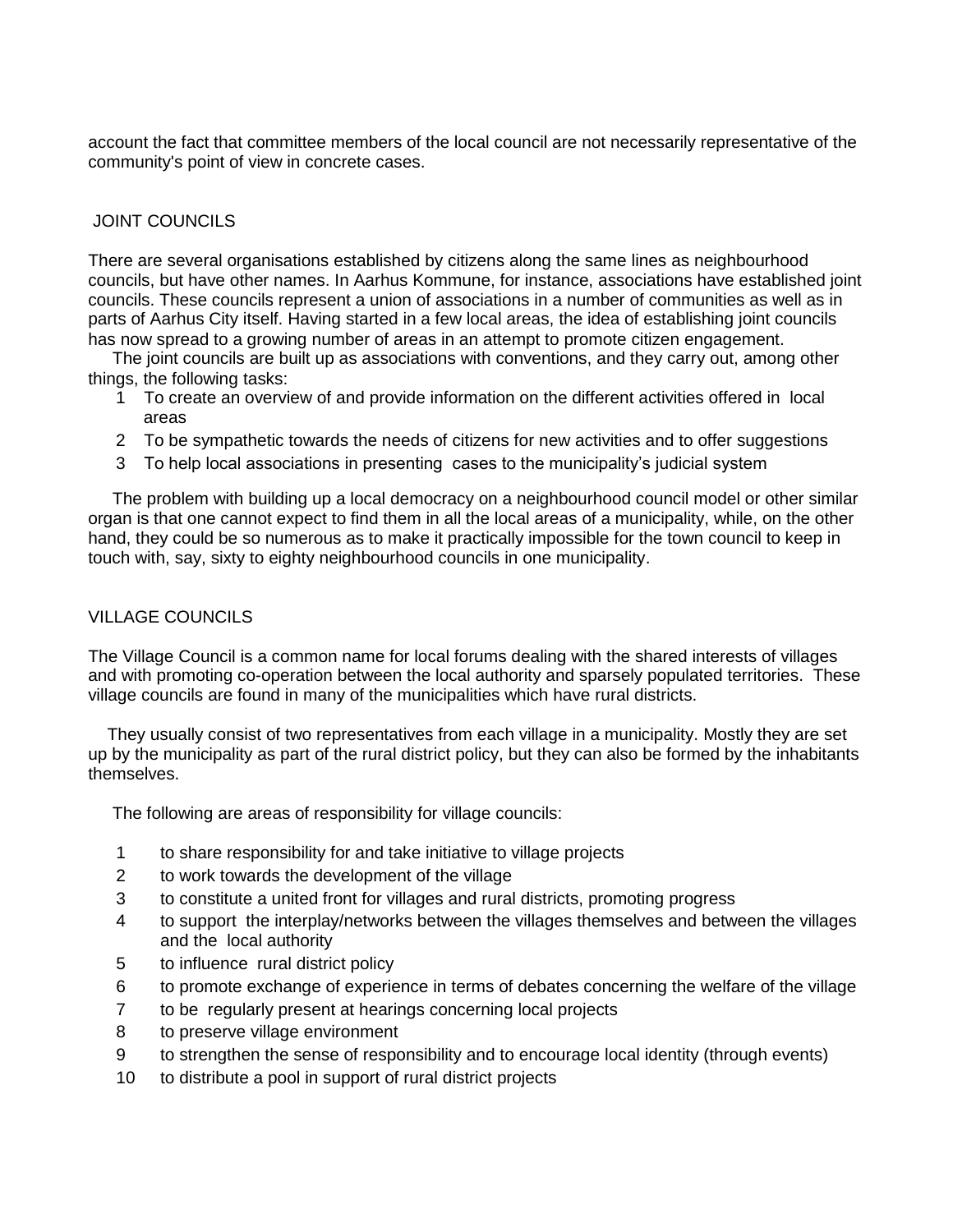- 11 to contribute towards the renovation of village halls
- 12 to contribute towards the development of nature paths, playgrounds, etc.

Village councils are set up primarily in a democratic spirit in that each village elects its representatives. Each village can also establish its own village council which, in turn, sends representatives to a common village council.

### *Funding*

The work undertaken by village councils is financed by membership fees and municipal contributions.

For each village council the level of activity varies. Some are active with an average of a meeting a month, while others have but a few meetings a year.

According to a study made by the National Association of Village Councils there seems to be a tendency towards a growing co-operation between municipalities and villages most likely due to the fact that there has been an increase in the establishment of village councils. Collaborative efforts have been steadily on the rise since 1990 mostly due to the contribution policy of the Ministry of the Interior. These contributions vary in their nature. Some of the village councils work exclusively with the distribution of funds to village projects, while others provide labour for specific work in local areas.

Generally it can be stated that the Village Council model is on the whole efficient without in any way being revolutionary.

The fact that the model was not implemented in *Blaabjerg Kommune* is because the municipality aims towards a local democracy that covers the whole municipality, and not only the rural areas. *Blaabjerg Kommune* thus came to the conclusion that rural areas would benefit by joining the urban community in a common network, rather than by having their own local democracy structure.

### A STUDY OF CITIZENS' OPINION ON LOCAL FORUMS

As none of the above-mentioned local democracy models matched the needs of *Blaabjerg Kommune*, it was agreed to try and develop a completely new model. To ensure that citizens had their say in the working out of a new democracy model, meetings were held, including a study through a number of interviews.

During the interviews a number of citizens who are well-known for their active participation in local affairs were asked to express their opinion on:

- 1 the idea of establishing new local forums
- 2 which duties and responsibilities should be undertaken by such forums
- 3 the work distribution and organisation
- 4 the number of forums to be established and their geographical distribution

The result of the study showed that there was a general backing for the project. It was generally agreed to hold regular meetings between the local associations and their politicians.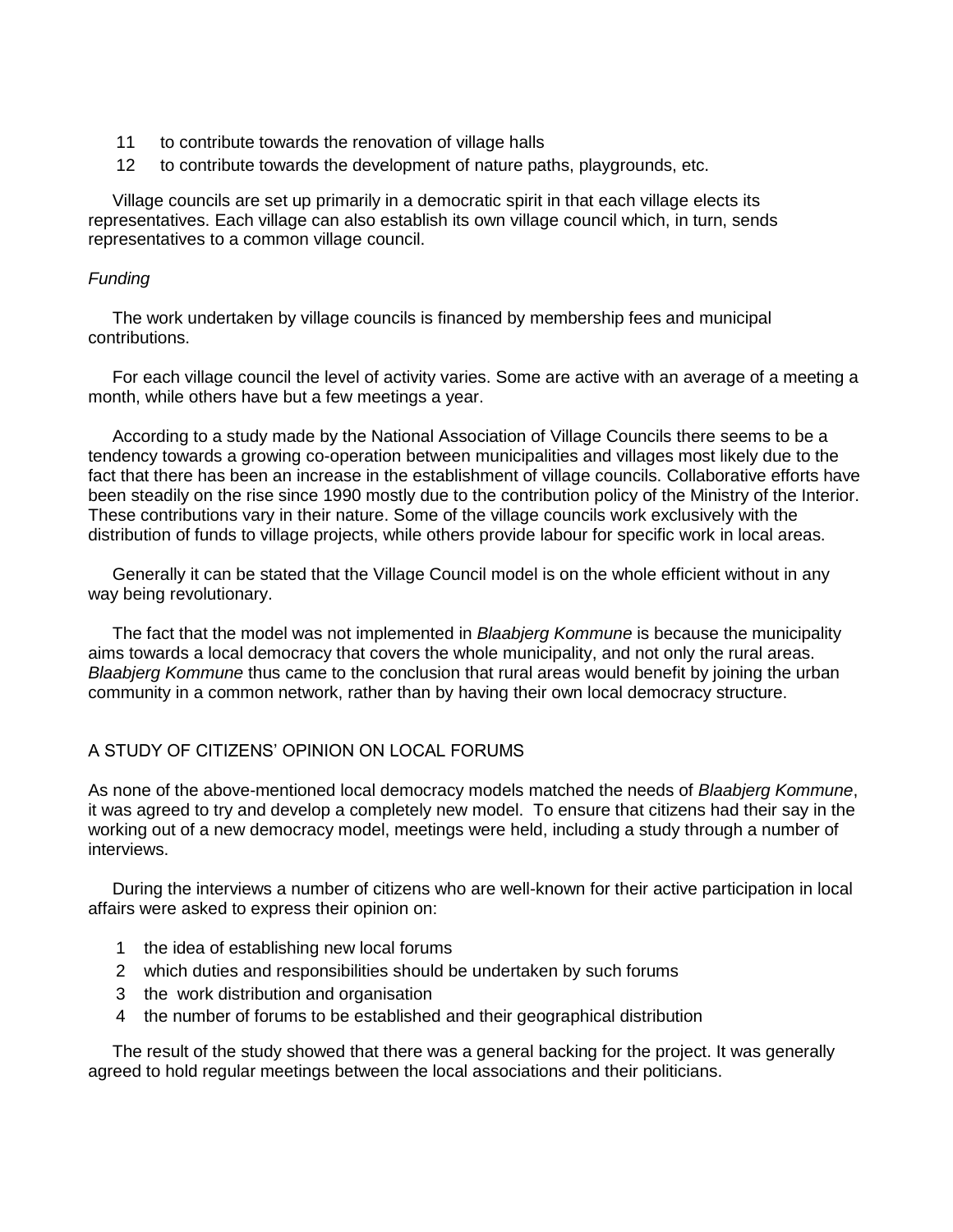The results of the study also showed that it would be imperative to outline clearly the aims and objectives of the new local forum, were they to be of any interest to the public. For example, it would be necessary to indicate whether they could act as hearing partners on specific cases, how would contact between the local forums and the town council be organised, how often would the two parties have to meet, what would their respective responsibilities be and, finally, whether they would be receiving a financial contribution for the administrative work.

Citizens would like, on the one hand, to have a statement from the politicians on their intentions regarding the new local forums while, at the same time, they would like to have a certain influence on the way the project is to be conducted. The interviewees mentioned that they were also looking forward to the fact that the new local forums could promote coordination between the small associations which already exist in the community.

Some of the interviewees indicated that the new local forums could contribute to develop a network between union life and the private business sector, thus encouraging people to settle in the area, as well as investing in an effort to promote tourism. Others expressed the fear that the former intimacy between the citizens and the local politicians would disappear when *Blaabjerg Kommune* became an integral part of the much larger *Varde Kommune*

Moreover, all interviewees indicated that it would be necessary for the new local forums to receive some form of economic support from the municipality, at the very least a minimum amount to cover meetings, photocopying, postage, etc. expenses.

# THE NUMBER OF LOCAL FORUMS TO BE ESTABLISHED

One of the difficult tasks which had to be solved in the light of discussions held with the local community was the question of how many local forums were to be established as well as which of the existing parishes were to constitute a new local forum.

The municipality consisted of seven large local areas, *Kvong*, *Outrup*, *Henne*, *Nørre Nebel*, *Lydum*, *Nymindegab* and *Lunde*, and it would not have been appropriate to allow each of these areas to constitute a local forum as this could bring up again old differences between some of the areas concerned. The areas were individually not large enough to make up a suitable unit.

In the light of the investigation a proposal was put forward for the establishment of three local forums but this was never realised as the municipal reform was completed before the local forum structure had been implemented and, consequently, it was no longer of any relevance.

# INFORMATION ON THE PROJECT'S ACTIVITIES

A precondition for the establishment of a local democracy was that citizens should consider the project suitable for upholding a dialogue between the municipality and the local communities. Moreover, it was essential for the people concerned to feel part of the whole project. It was therefore important that from the very start information regarding the aims of the new project was communicated in an efficient way, as well as to initiate deliberative debates in the local communities on how it could in practice be carried out.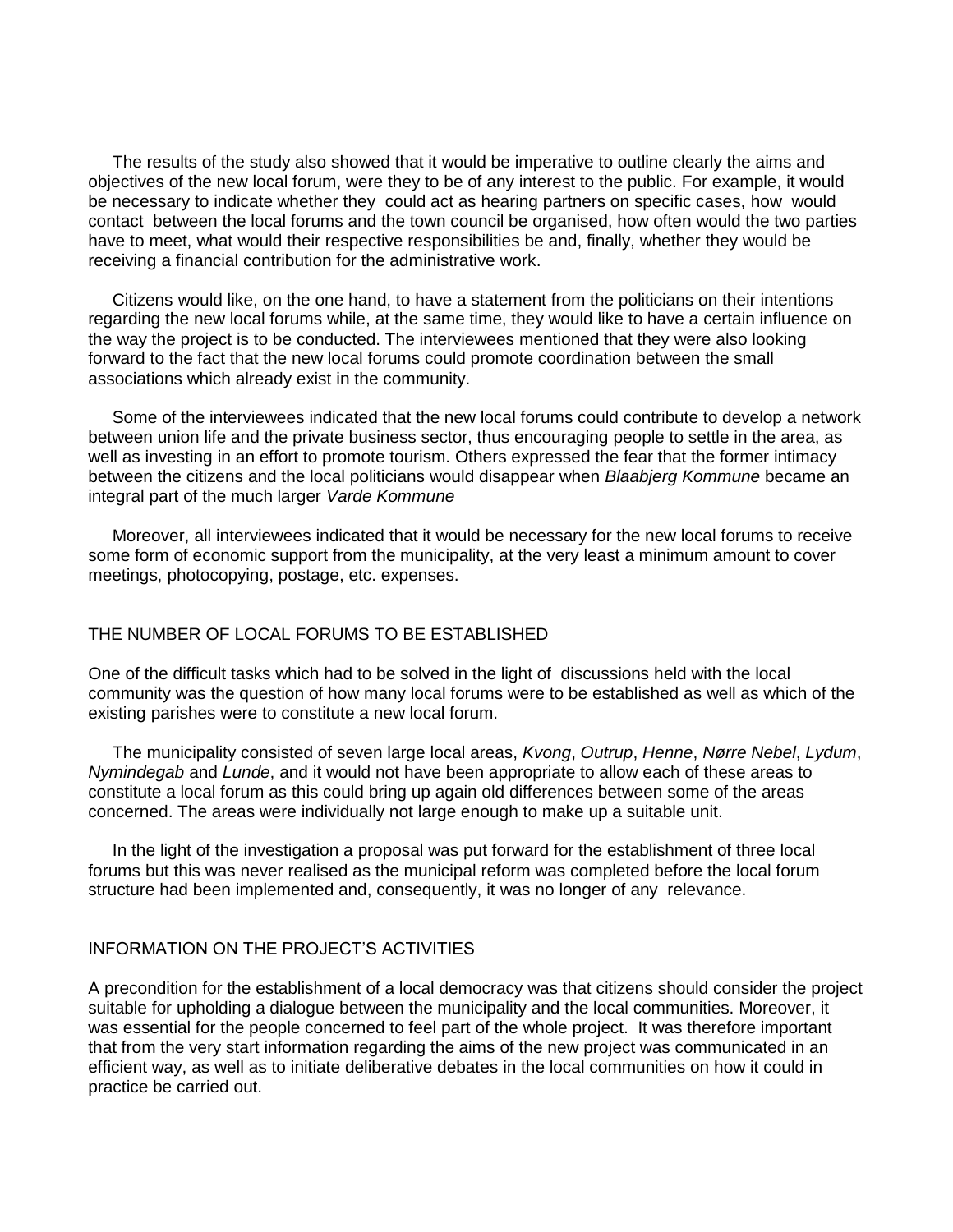## BLAABJERGNET.DK

In order to ensure communication and propagation of relevant information, collaboration with "BlaabjergNet.dk" began. An internet portal which acted as a rallying point for the citizens of the municipality with links to the local news sites in the area was established. The portal propagated, among other things, news and information to citizens and tourists concerning forthcoming arrangements in the area. The *Blaabjerg* portal was established as an independent association with a start capital provided by the municipality. It was otherwise funded by membership fees and advertising income.

The portal presented, on a regular basis, the progress in the project's development and offered the possibility of commenting on its various initiatives.

## **Development Councils: a new organisational form for local democracy**

After *Blaabjerg Kommune* merged with the municipalities of *Helle*, *Ølgod*, *Varde* and *Blåvandshukr* to form the *Ny Varde Kommune*, it was once again necessary to reconsider the local democracy project.

Although it was the intention from the start to apply the local democracy project to the newly merged and much larger municipality, it was not to be taken for granted that the new town council would be in agreement.

However, it soon became quite clear that members of the new town council were in favour of the new project and agreed to the continuation of the work. It was therefore decided to adjust preliminary preparations to the needs of the much larger municipality both in terms of its population and geographical area.

*Ny Varde Kommune* is with its 50.000 inhabitants and an area of 1255 km<sup>2</sup> much larger than *Blaabjerg Kommune*. It was therefore necessary to develop a new local democracy model which would take into account the needs of the new municipality.

# BASIS FOR ESTABLISHING DEVELOPMENT COUNCILS

Instead of maintaining the former parish communities in the new municipality, it was considered more appropriate to form new units which could give a new sense of belonging and shared identity among the citizens. Consequently, the project group took the following action in the development of a local democracy model:

- 1 To ensure the organisation of all local areas all citizens would have equal opportunity to address a local forum and present a case. This would no longer be the exclusive right of a powerful local community.
- 2 To strengthen co-operation between the present communities and consequently create a sense of common identity.
- 3 To highlight the developmental perspective. The work of the local forums would have to be forward-looking instead of being mired in old conflicts of interest.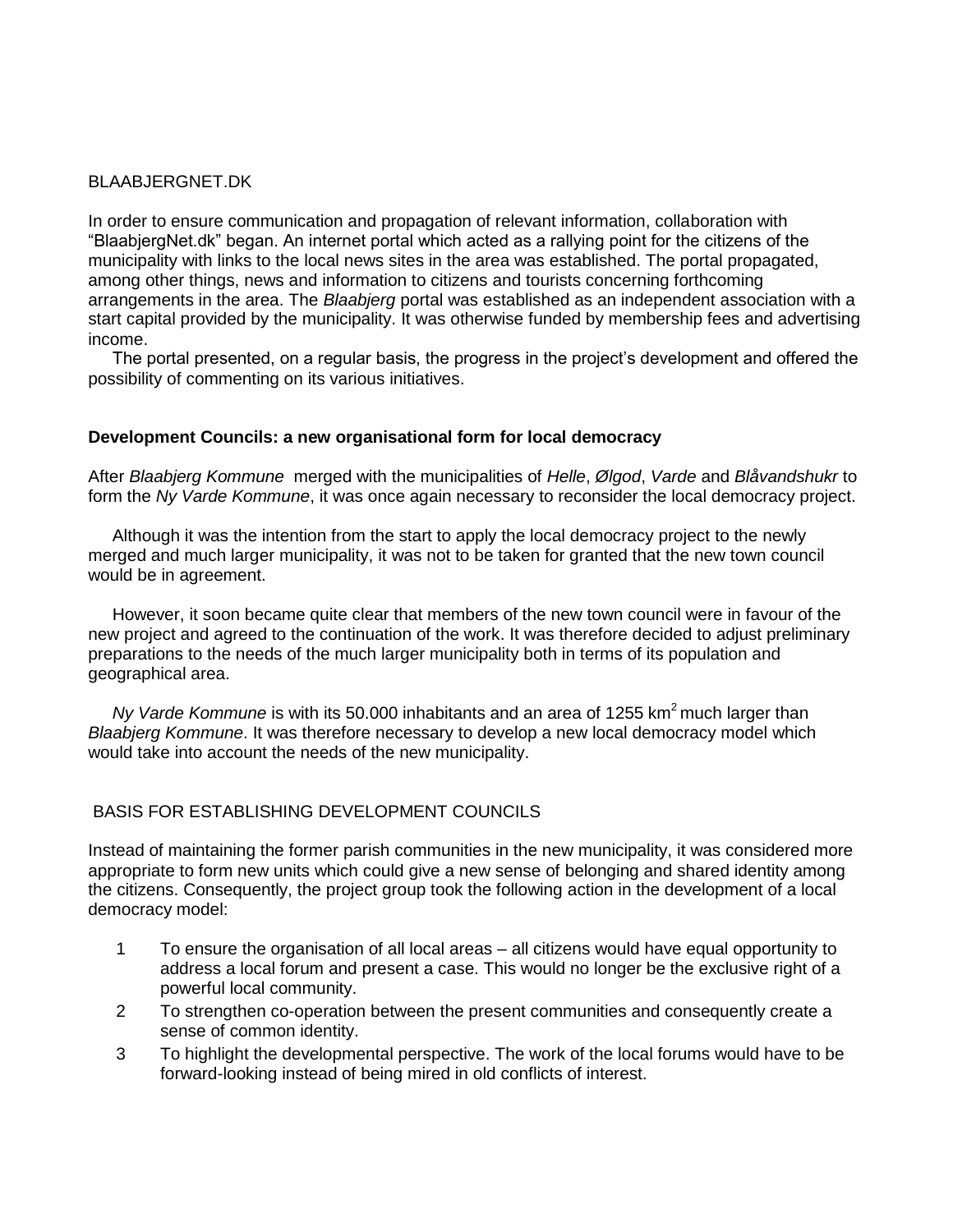- 4 To ensure dialogue and communication between local communities and politicians in a large municipality where the opposite is often the case.
- 5 To ensure local influence on the municipality's development, in that forums could support local ideas within a larger context.
- 6 To be able to work on major tasks that many small local areas would have a hard time handling alone.
- 7 To help turn, through discussion, local initiatives into a common cause for the whole municipality.
- 8 To help promote development and encourage initiatives.
- 9 To publicise the various local initiatives in order to inspire other local areas to follow suit.

### LOCAL FORUMS BECOME DEVELOPMENT COUNCILS

The work of the project group resulted in a concrete proposal for a local democracy model for the municipality, which was called "Proposal to establish development councils in Varde".

The proposal had taken into account the above objectives as well as the fact that the number of citizens per politician had risen with the implementation of the merger, and that politicians therefore would have less time to attend to individual cases and would to a greater extent become generalists.

The fact that local politicians would probably have less time to work on individual cases is not necessarily bad for the municipal democracy, but it demands that new ways of organisation be developed. Similarly, as the political level and the governance level are in the process of being reorganised and made more effective via the merger, it was also necessary for the local democracy model to take into account the modified and more central municipal structure.

There would also be a need to intensify development in the *Varde* communities so that they could be made attractive both for the business sector and newcomers. Therefore, civic associations, public institutions and the private sector had to be motivated into establishing new forms of co-operation which would contribute to this purpose.

These considerations resulted in the suggestion that nine to twelve development councils should be established. Each council would have to cover a school district area, or an area of equal size. The new local forums were called development councils, firstly because one wished to signal that their work would be forward-oriented focusing on creating development and, secondly, because they would cover an area and a population which was larger than the existing local forums. The development councils had to be dialogue forums and gather good ideas on how the communities and the municipality as a whole could be developed as well as trying to carry out these ideas in conjunction with the new town council.

The reasons for using large school districts as geographical work arenas for the new councils were that they have a size which ensured that all development councils had the necessary resources. In addition the number of large school districts was appropriate as there were limits to the number of councils that could be established within the new structure if they had to be included in a permanent collaboration with the local politicians and the municipal administration. It would, for instance, be impossible for the town council to be in continuous dialogue with forty to fifty councils.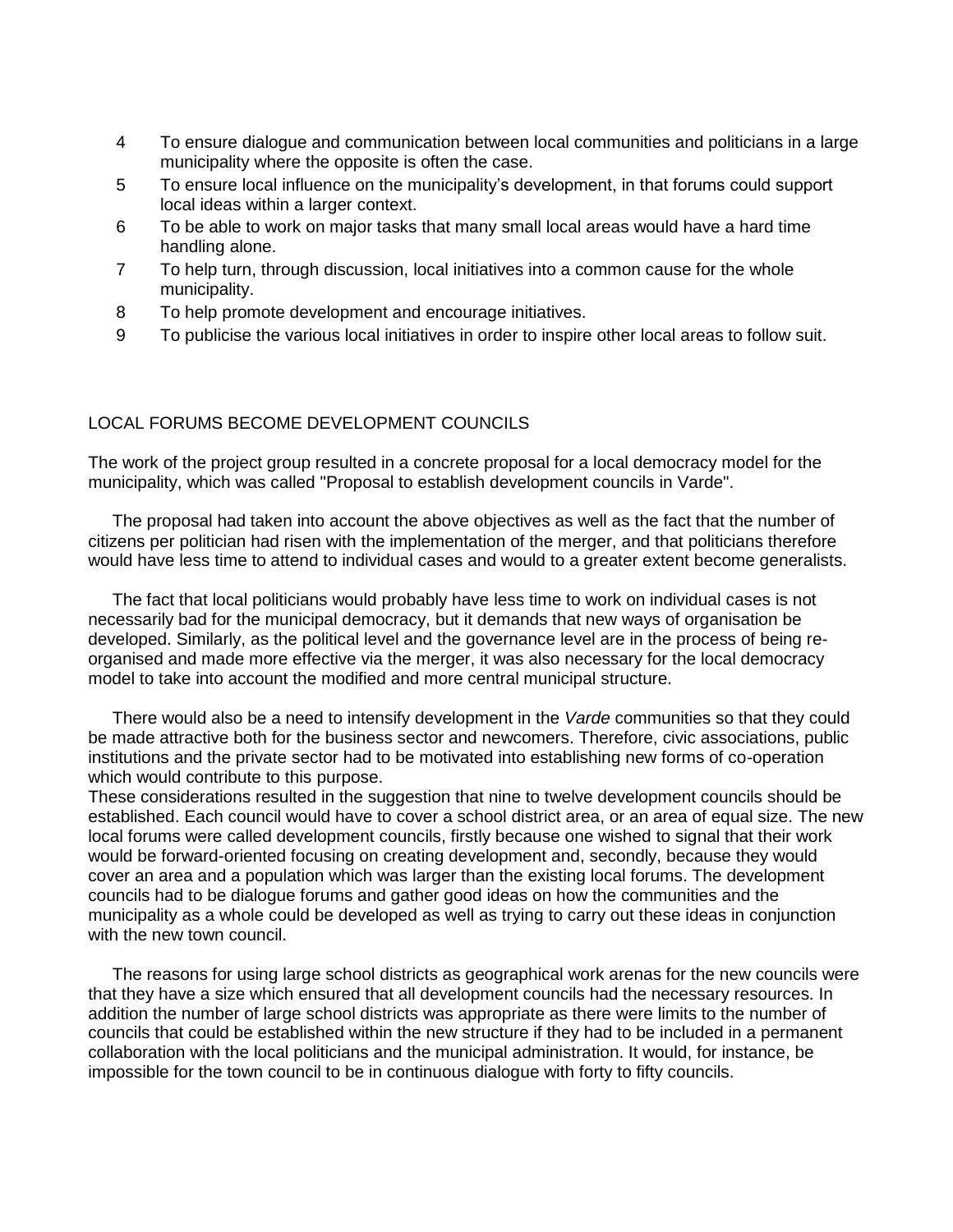The division into large school district areas meant furthermore that there would be both efficient and less efficient local areas which could benefit from mutual interaction.

Even though the town council gladly saw the establishment of a development council in each school district area, there were no demands that they be set up. If a local area decided that it was unnecessary to establish a council or could not get citizens to participate in the work, then there was nothing to do about it. The school district area would then have to manage without a council and concentrate instead on co-operating with the existing councils.

#### *Organisation*

It was also up to the individual school district area to decide on how the development council was to be organised. However, a proposal on rules and regulations was published relevant to the formation of associations as an inspiration on how one could organise the work. Moreover, there was a recommendation that the membership sphere consist only of representatives of civic associations, private companies and public institutions in the area.

#### *Authority*

The councils were to act as local arenas for dialogue. Their authority would consist on being heard and having the possibility of influencing the political decision-making processes for the benefit of the local democracy.

#### *The relationship between development councils and other councils*

According to the proposal, the development councils would not be in conflict with neighbourhood councils, local civic associations or similar organs, which were set up by citizens in the communities, but should be seen as complementary to them, focusing on local development.

### *Contributions*

The councils would receive from the municipality minor funding to cover meetings expenses. The municipality would, moreover, be responsible for funding large development projects.

#### *Responsibilities*

Apart from the general objectives which were outlined for the development councils - namely that they were to have an open dialogue with the town council, that they were to gather ideas on the further development of communities and the municipality, and that they were to ensure the exchange of experience - the individual council was at liberty to decide for itself the jobs it would undertake. At the beginning, this liberty entailed some uncertainty on which tasks they could handle, but it also started up some good discussions on how to adjust the work to local needs.

The proposal contained a few examples of jobs to be carried out such as:

- 1 To encourage discussions among citizens on how their local areas could further develop
- 2 To contribute towards strengthening the co-operation between civic associations, public institutions and the business sector
- 3 To encourage educated discussions with local politicians on individual cases which could then be seen in a wider perspective.
- 4 To contribute towards making *Ny Varde Kommune* an attractive place to settle, by developing new activities in the local areas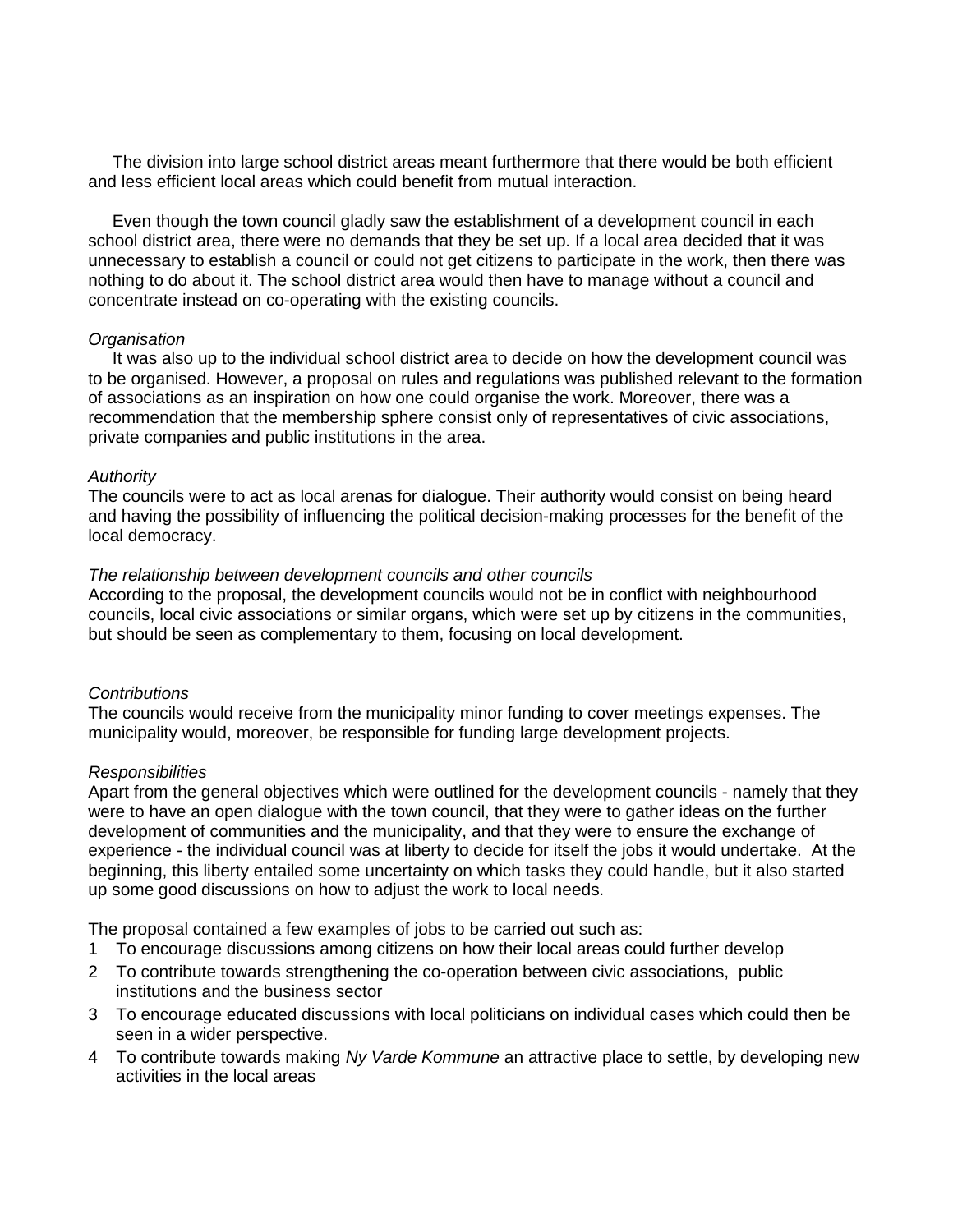- 5 To contribute towards IT-progress
- 6 To contribute towards the enhancement and visibility of the positive aspects of the various communities of the municipality

JOINT DEVELOPMENT COUNCIL

In an effort to secure a general view on the municipality's development as well as strengthening the dialogue and the exchange of experience between the various councils and the town council, it was suggested to establish a joint development council with representatives from all the development councils.

By giving neighbourhood councils and other councils the opportunity of working out joint priorities, the joint development council would then be able to counteract their tendency to focus only on their own interests.

*The organisational model for the development councils*

 The individual citizen or association would not be obliged to address the development councils, if he/she has an idea or a problem. The development council can be used advantageously if an idea is to be cleared and presented to the decision-makers in the town council, but this form of organisation need not prevent people themselves from contacting the political system.

On the other hand, the development councils decide whether they are willing to deal with a case presented by a citizen. They can, for instance, decide whether a problem is too insignificant for their involvement or, on the contrary, too complicated for their competence.

The individual development councils do not need to bring their cases before the joint development council. In most cases, these will be sent directly to the municipal council or to the local civil servants. The joint development council should be used for cases of a more general character or for tasks that require certain resources for their implementation.

In the political system, development councils refer to the committee for culture and leisure, the reason for this being that the activities of various associations are traditionally supported by the leisure and culture domain.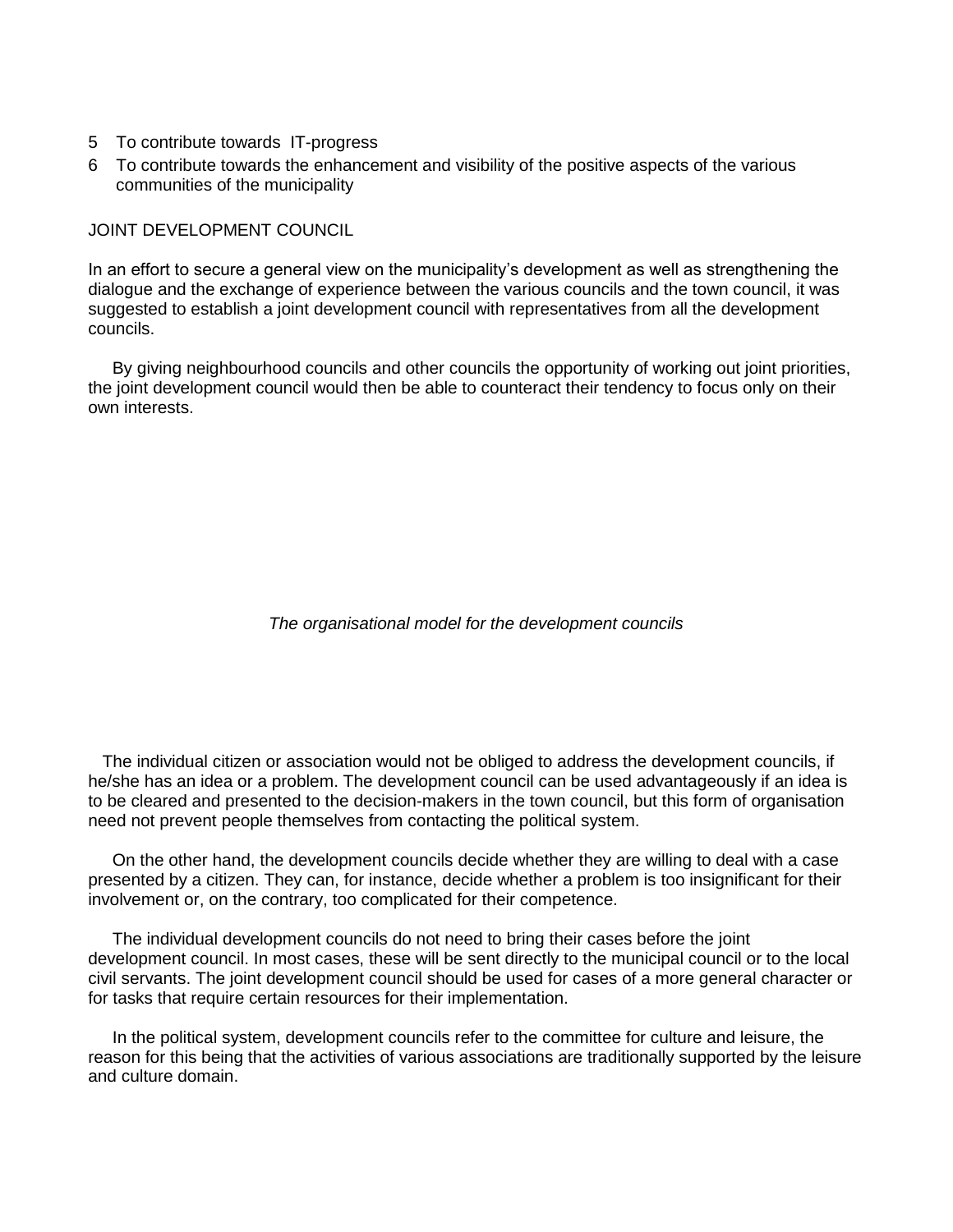### **Experience gained from network governance as used in Holbæk Municipality**

The following are excerpts of an interview with Professor Jacob Torfing, Department of Social Sciences, Roskilde University. He is one of the theorists behind the model of network governance used in Holbæk. He is also one of the leading researchers within the field of network governance. Torfing's answers to the author's direct questions are indirectly reported [*Nærdemokrati i udvikling* pp. 78-86].

### Steffen Hartje (SH): *Would you explain the basis for the development of the local democracy model used in Holbæk?*

Torfing explained that in *Holbæk Kommune* they have attempted to develop a new model for citizen engagement as the old, traditional method of citizen engagement, based on local council models and characteristic of a so-called 'representative mentality', is considered essentially outdated. Choosing a representative to represent others often leads to a representation monopoly in that the ones sitting on the local council do not encourage others to participate actively. This mentality, according to Torfing, hampers citizen engagement as it does not allow for spontaneity as, for instance, in the occasional burst of anger at some displeasing event such as the shutting down of a school or a library. According to the old model people would have to be first elected for town council representation before they can have their say on local matters.

According to Torfing a network should preferably go beyond the representative mentality and establish, rather, open platforms for dialogue where engaged citizens can participate on an ad hoc basis, if they so wish.

Torfing further explained that in Holbæk local forums operate as platforms from which to introduce and manage local matters. This is based on the fact that having citizens collaborate between themselves is considered to be much more effective than if they have to have the blessing of local politicians or help from the municipality. The municipality is kept informed of the various cases in question. It has, in its turn, devised a system for reporting back on whether the matter in question can be implemented, or taken into further consideration for implementation, or rejected. In this way, one deals with the negotiation and work organisation process. To a certain extent, this principle is similar to the one adopted in the EU in that decisions are to be made as closely as possible to citizen level. A number of cases can actually be solved through self-administration within the network. Others need a certain degree of confrontation with the municipality, while some others have to be taken out of the hands of the local forums to be treated directly by the municipality.

### SH: *Would participants in local forums require skills in network governance?*

Torfing stresses the fact that network governance demands a new way of thinking on the part of both politicians and citizens participating in local forums. A great number of associations and institutions are to learn that they can no longer solely bide by their own interests and thereafter present their demands to the municipality. They must accept the fact that they can no longer go directly to the politicians concerned. They will have to run their case through a local forum before the matter can proceed. Torfing adds that this has been mind-boggling to many, especially to the ones with good connections in the local political system, who find it difficult to accept that things had now changed and that it would be necessary in future to argue for one's case with other local participants. This is one aspect of the matter, explains Torfing. The other is that one can no longer just make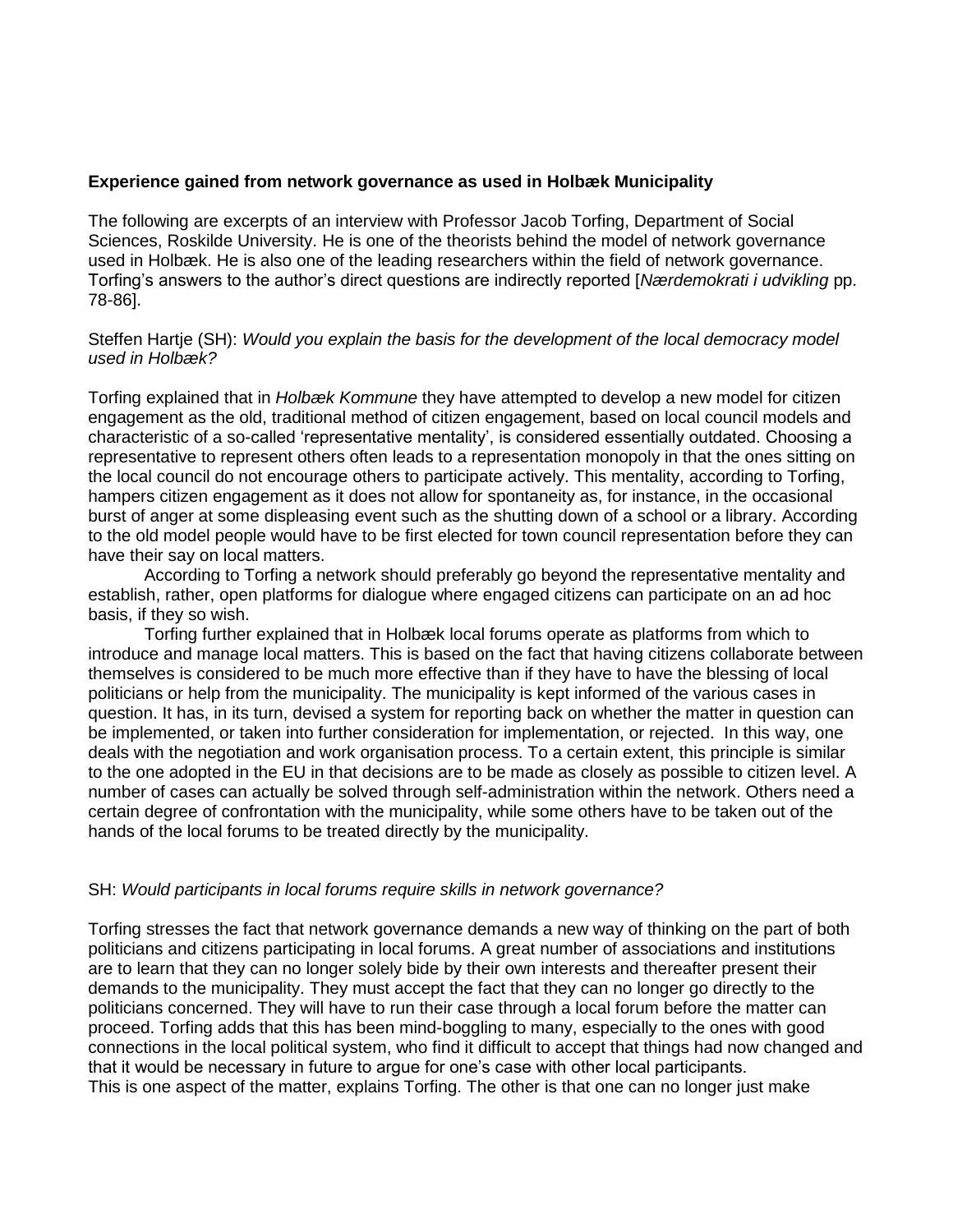demands, one has to become part of the whole process of finding a solution.

# SH: *Can local forums also play a part in the general political development of the municipality?*

Torfing replied in the affirmative, explaining that the municipality commits itself to dealing with all cases from local forums which affect the local area. Furthermore, a contract arrangement between the two parties will give local forums the possibility of carrying out special tasks.

SH: *Would it not be necessary to set up a model for an association, or something similar, if local forums are to become contract partners with the municipality and receive funding?*

Torfing agreed that it is indeed necessary to organise a local control group to act as contract holders.

SH*: Do local forums receive financial support from the municipality to help cover their running costs?*

Torfing replied that they receive a minimal contribution to cover administrative and other minor expenditures. If they need financial help for some concrete project, they have to apply for funds, and the application will figure in the list of priorities worked out for all the proposals sent out from local forums.

# SH: *Is it possible for politicians to maintain their engagement with local forums in their busy, everyday life?*

Torfing described Holbæk's so-called 'dialogue committees' where three to four politicians communicate with local forums at least twice a year. The municipality decided to prioritise tasks originating from dialogue committees, rather than from traditional committees. According to Torfing, one cannot make politics in a vacuum. Politicians need input in the form of encouragement, support and the need to meet demands in order to develop and generate new ideas. Dialogue committees seem to serve this purpose. He thinks that this is very exciting because it is precisely the point where classical representative democracy changes into a new participative democracy involving citizens.

## SH: *Do you think that the network governance model gives citizens the possibility of exercising major influence on the political decision-making processes?*

Torfing believes it does. He stresses the fact that network governance makes it possible to influence the official management process all the way through. Many of the traditional citizen-involvement work tools – e.g. public hearings, public meetings – occur during the final, decision-making phase. In a network governance system citizen involvement takes place during the whole process, and this gives participants the possibility of following and influencing the case from start to finish.

# SH: *Do you believe that network governance has a better chance of attracting young people than the traditional, representative democracy?*

According to Torfing, this would actually promote the involvement of young people precisely because they do not need to be elected to be part of a management committee. Their influence is thus more immediate. He believes that citizens' way of being active has changed pattern in the recent years. Nowadays one talks of an "ordinary, everyday maker" instead of an "expert activist." Everyday makers, numerous among the young, have the possibility through network governance of influencing the decision making processes, which is not the case in classical organisational work.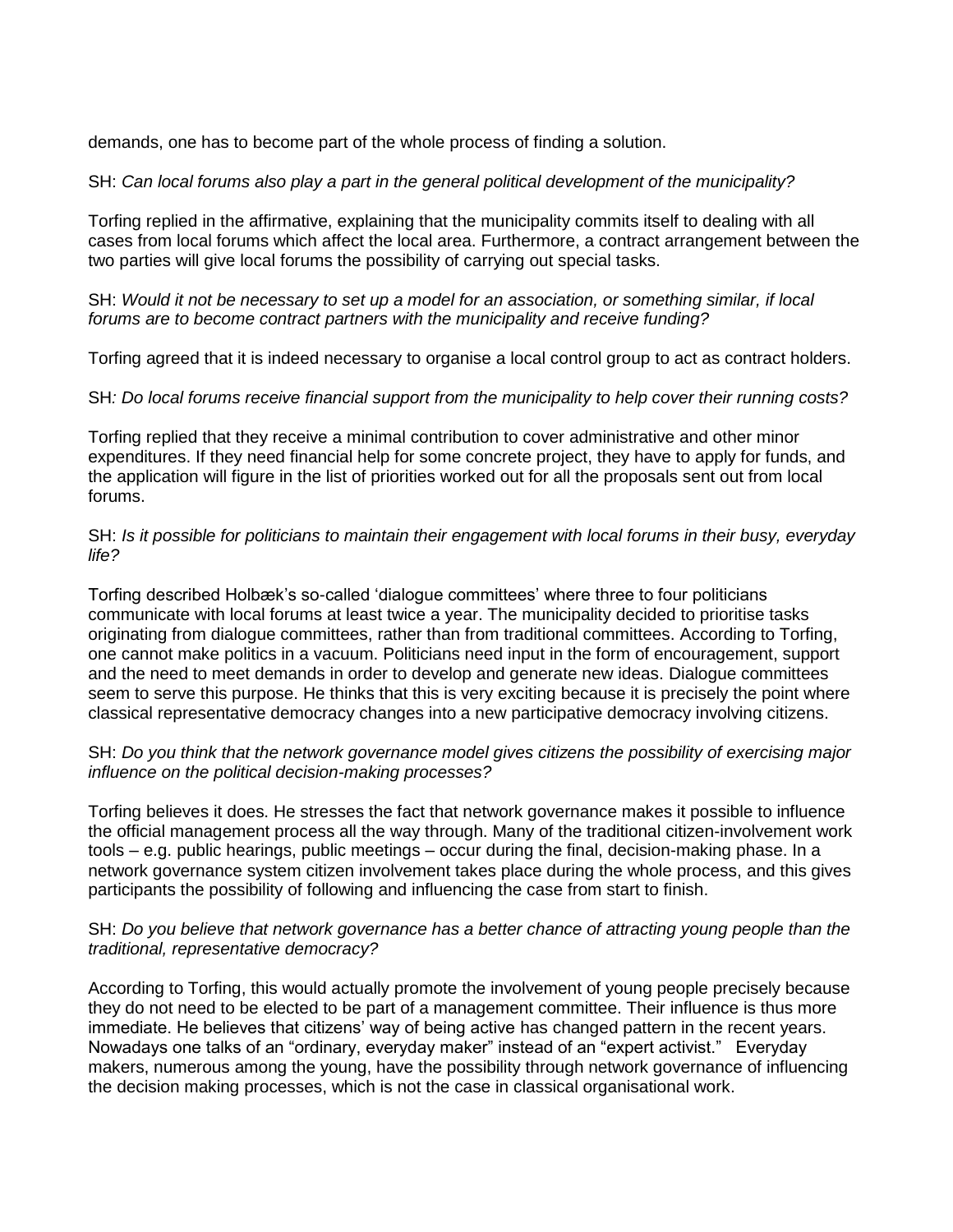Torfing goes on to explain that there is much talk regarding the unorganised young people, and how they can take part in democratic processes. This is, he believes, precisely the way they can achieve some influence. There is no demand from local forums that one should represent an organisation or an association. Anyone can simply represent him/herself. He also added that the network governance organisational form, being similar to educational methodologies - namely project work - was familiar and, thus, congenial to young people.

Torfing claims that one can see a change in attitude towards the use of the network. It does not necessarily mean that one has to establish channels for safeguarding one's interests. Networks are not just created because authorities are aware of the fact that there exists out there an enormous interest for gaining influence on politicians and decision making. It is, rather, the case of acknowledging the fact that if one wants to manage society nowadays, one needs to work across various parties of people. One can no longer govern from a centre.

## SH*: Can you see a cause-effect connection between the widespread use of objectives and framework systems in both national and municipal domains, and the use of network governance system?*

Torfing thinks there is a connection caused by an increase in fragmentation due to the many new reforms. Some of the contributing factors are the concept of independent management in public institutions as well as the fact that contracts are increasingly given out to the private sector and voluntary organisations. This development, he claims, requires network systems that cut across the various fields of interest, thus ensuring that there is a minimum of co-ordination and overall control.

# SH*: Would you mention some examples of where the usage of network governance would be of particular advantage?*

Torfing explains that there are some public functions where one actually cannot do without network governance. These are the so-called "wicked problems", projects or functions that present problems from the very start, such as insufficient insight into a problem and of its solution, or the involvement of different parties with a potential for conflicts of interests or, yet again, when there is need for specialised know-how.

## SH: *How do municipal politicians relate to network governance? Are they not afraid of losing some of their authority?*

Torfing agrees that at first many politicians of the more traditional type may be worried about losing their clout, although things change when one enters into a dialogue with them. It turns out that many politicians do see the advantages of network governance, for example, they could be relieved of some of their duties in order to devote themselves to more strategic thinking/planning. Others see it as a source of inspiration on how to achieve their future objectives in developmental work. Torfing stresses the fact that it is imperative for politicians to gain the necessary insight to be able to influence projects from the very beginning, and network governance gives them the opportunity to do so. In other words, politicians would have a double role in that they could manage the framework from the outside but, at the same time, they would be involved in the network from the inside.

SH: *Do politicians have the necessary qualifications to govern through a network? Does it not demand*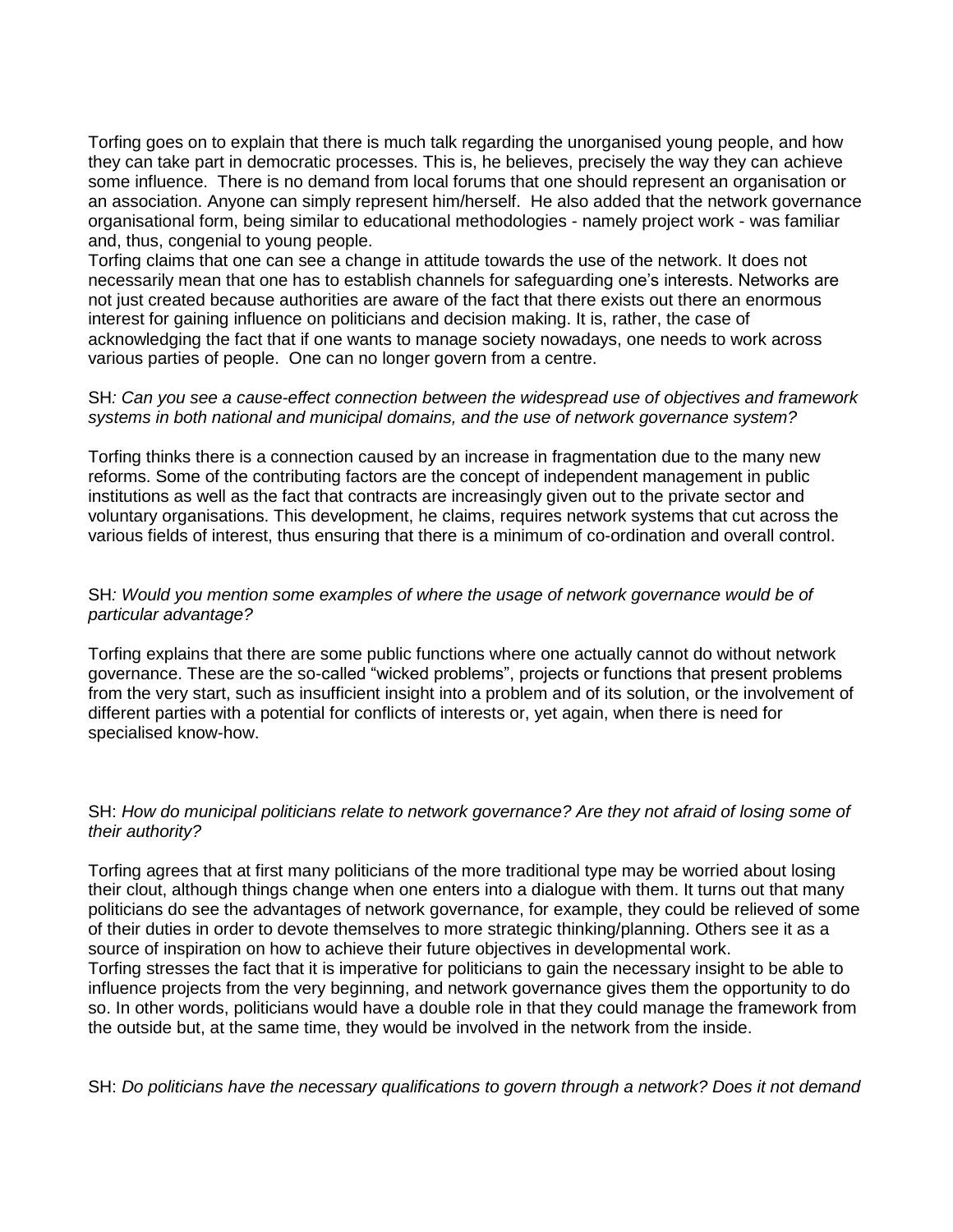### *certain skills which they do not possess at present?*

Torfing agrees that this form of leadership does, indeed, require know-how in negotiation, communication and strategic thinking. It is a far cry from simply claiming ideological inclinations or solving individual problems. This is the reason for dividing politicians in an A group and a B group. Politicians who have entered politics because they have marked themselves in a few single cases have difficulties in accepting network governance because they do not understand that politics can be a way of getting other people involved and to have them express their opinion. There is the need for developing the strategic and communicative abilities of politicians and civil servants.

# SH: *What role would IT technology play in network governance?*

Torfing believes that the very fact that people can get in touch so easily and quickly is a great and unique tool in the development of network governance. It is interesting to note, according to Torfing, that network governance can be found on many levels. The EU is one of the political systems which depends most on network governance. Its committees have networks which include representatives which range from expert or interest organisations to civic organisations.

Torfing insists that the way of thinking which lies behind network governance penetrates all levels of a political system.

# **Citizen involvement and network governance in relation to the development council model**

An interview on citizen involvement with Professor Jens Hoff, Institute for Political Science, University of Copenhagen

## SH: *Why have various forms of citizen involvement been the object of considerable attention by political decision-making processes during recent years?*

One of the reasons is that the way municipalities involve citizens has changed. Fifteen to twenty years ago citizen involvement was a formal affair. It had to go through various stages of the legislative process and citizens had to be heard. They actually had the right to demand to be heard. That was citizen involvement then. Afterwards, things changed when school administrations, senior councils and so forth, were established. Yet even then a very formal way of citizen involvement in well-defined areas was still current.

Now we find ourselves in a third phase where citizen involvement is not just something one does in order to be democratic, but rather because some problems in society cannot be solved without citizen involvement.

A good example would be the problem of urban renewal which would be impossible to solve without involving citizens. Moreover, there is a clear advantage in having citizens feel responsible for the decisions that have been made.

# SH*: Why is there so much focus on network governance nowadays?*

It is primarily due to two factors:

Society has become increasingly more complex and consequently more difficult to control. Citizens put increasingly more demands on the public sector.

Society has functionally specialised itself as the world becomes increasingly more complex. There is an increase in the complexity of both the national and global network systems and new decision